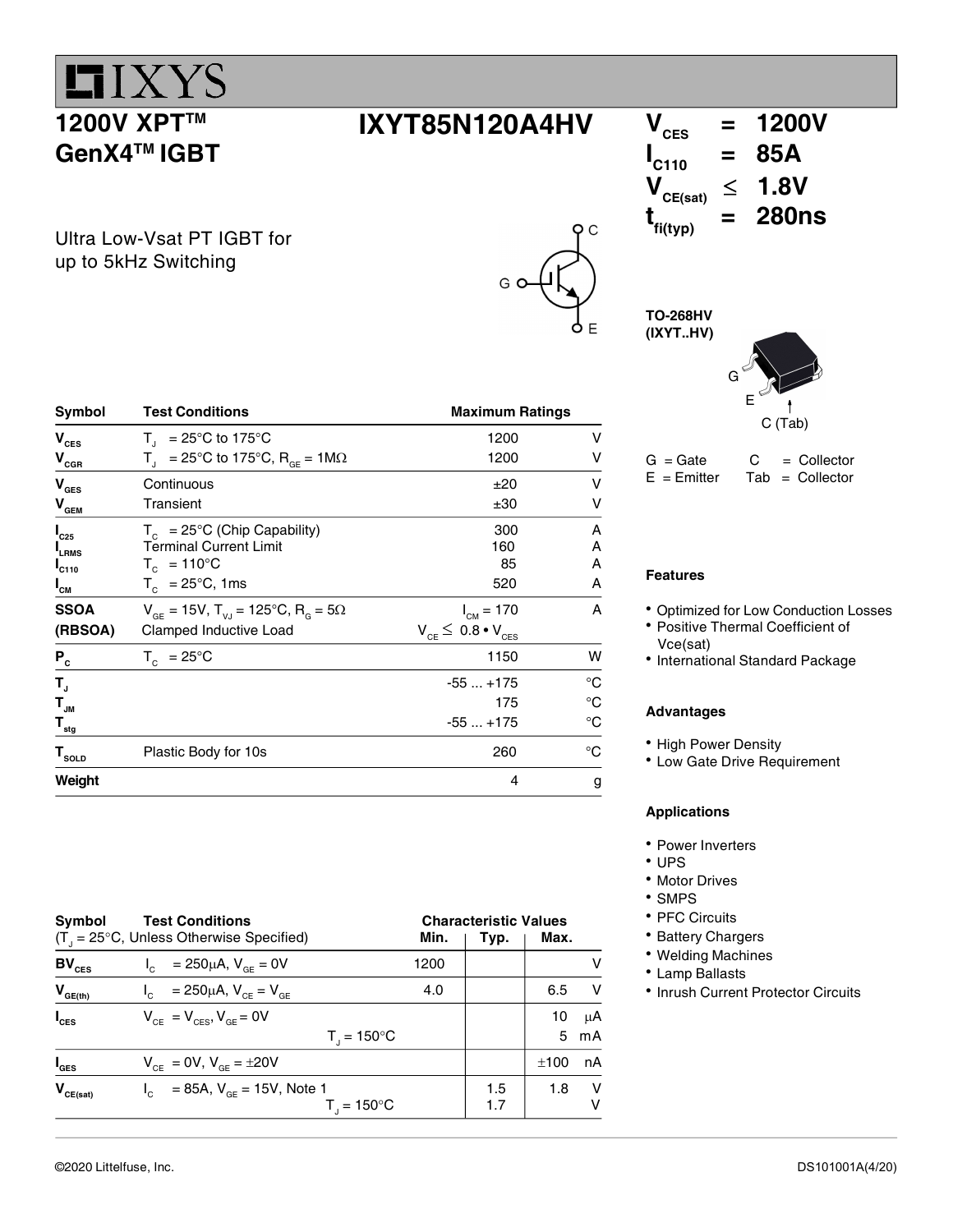|                                                | <b>LI</b> I X YS                                                  |      |                              |             |
|------------------------------------------------|-------------------------------------------------------------------|------|------------------------------|-------------|
|                                                | <b>Symbol Test Conditions</b>                                     |      | <b>Characteristic Values</b> |             |
|                                                | $(T_{\text{d}} = 25^{\circ} \text{C}$ Unless Otherwise Specified) | Min. | Typ.                         | Max.        |
| $g_{\rm fs}$                                   | $I_c = 60A$ , $V_{CF} = 10V$ , Note 1                             | 46   | 60                           | S           |
| $\mathbf{C}_{\text{ies}}$                      |                                                                   |      | 3700                         | pF          |
| $\mathbf{C}_{\text{oes}}$                      | $V_{CF} = 25V$ , $V_{GF} = 0V$ , f = 1MHz                         |      | 210                          | рF          |
| $\mathbf{C}_{\mathsf{res}}$                    |                                                                   |      | 140                          | рF          |
| $\mathbf{Q}_{\text{g(on)}}$                    |                                                                   |      | 200                          | nС          |
| $\mathbf{Q}_{_{\mathbf{ge}}}$                  | $I_c = 85A$ , $V_{GE} = 15V$ , $V_{CE} = 0.5 \cdot V_{CES}$       |      | 30                           | nС          |
| $\mathbf{Q}_{\underline{\mathrm{gc}}}$         |                                                                   |      | 80                           | nС          |
| $\mathbf{t}_{_{\mathsf{d}( \mathsf{on})}}$     |                                                                   |      | 40                           | ns          |
| $t_{\rm ri}$                                   | Inductive load, $T_{\parallel}$ = 25°C                            |      | 40                           | ns          |
| $\mathsf{E}_{\scriptscriptstyle{\mathsf{on}}}$ | $I_c = 60A, V_{GE} = 15V$                                         |      | 4.9                          | mJ          |
| $t_{\text{\tiny{d(off)}}}$                     | $V_{CE} = 0.5 \cdot V_{CES}$ , $R_{G} = 5\Omega$                  |      | 400                          | ns          |
| $t_{\rm fl}$                                   | Note 2                                                            |      | 280                          | ns          |
| $\mathbf{E}_{\underline{\mathrm{off}}}$        |                                                                   |      | 8.3                          | mJ          |
| $\mathbf{t}_{\text{\tiny{d(0n)}}}$             |                                                                   |      | 30                           | ns          |
| $t_{\rm n}$                                    | Inductive load, $T_{J} = 150^{\circ}C$                            |      | 43                           | ns          |
| $\mathsf{E}_{_{\sf on}}$                       | $I_c = 60A, V_{GE} = 15V$                                         |      | 8.3                          | mJ          |
| $t_{\text{d(off)}}$                            | $V_{CE} = 0.5 \cdot V_{CES}$ , $R_{G} = 5\Omega$                  |      | 460                          | ns          |
| $t_{fi}$                                       | Note 2                                                            |      | 530                          | ns          |
| $\mathbf{E}_{_{\mathrm{off}}}$                 |                                                                   |      | 13.7                         | mJ          |
| $\mathbf{R}_{\text{thJC}}$                     |                                                                   |      |                              | $0.13$ °C/W |

#### Notes:

- 1. Pulse test,  $t \le 300 \mu s$ , duty cycle,  $d \le 2\%$ .
- 2. Switching times & energy losses may increase for higher  $\mathsf{V}_{\mathsf{CE}}$ (clamp),  $\mathsf{T}_{\mathsf{J}}$  or  $\mathsf{R}_{\mathsf{G}}$ .

Littelfuse Reserves the Right to Change Limits, Test Conditions, and Dimensions.

### IXYT85N120A4HV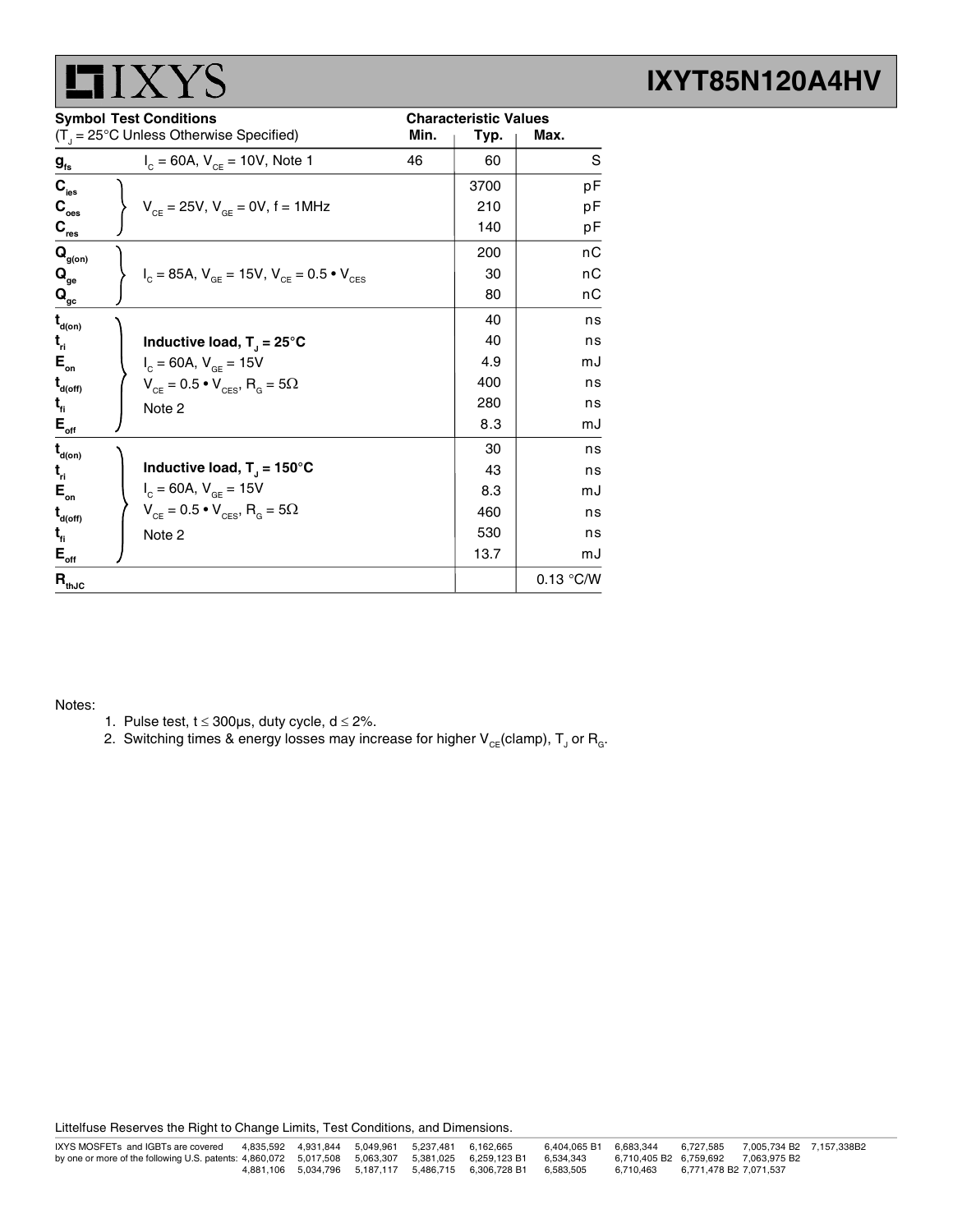



Fig. 2. Extended Output Characteristics  $@$  T<sub>J</sub> = 25°C



Fig. 4. Dependence of  $V_{CE(sat)}$  on Junction Temperature







0.5 1.0 1.5

V<sub>GE</sub> - Volts

42.5A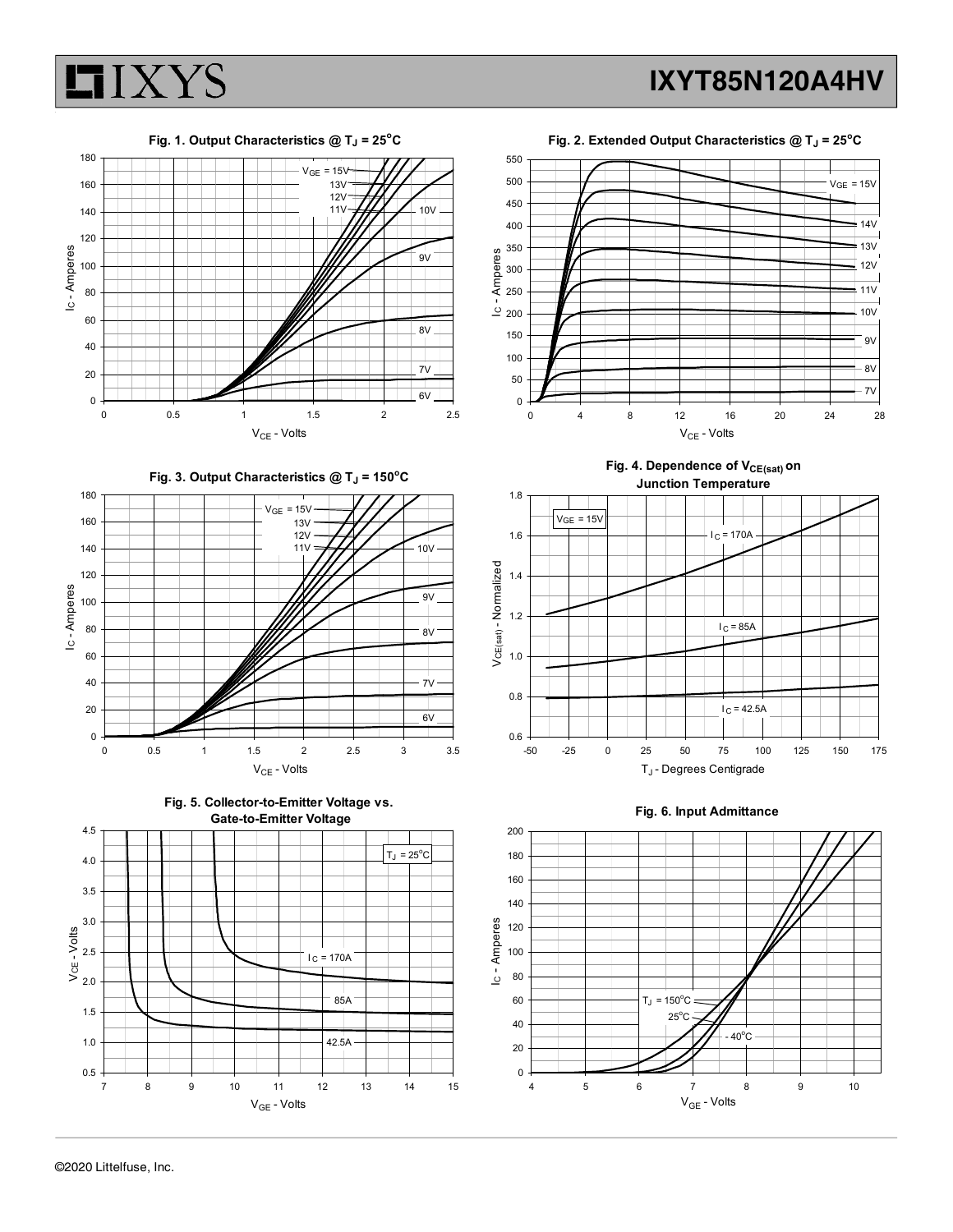

### IXYT85N120A4HV



Fig. 8. Gate Charge



Littelfuse Reserves the Right to Change Limits, Test Conditions, and Dimensions.

0.001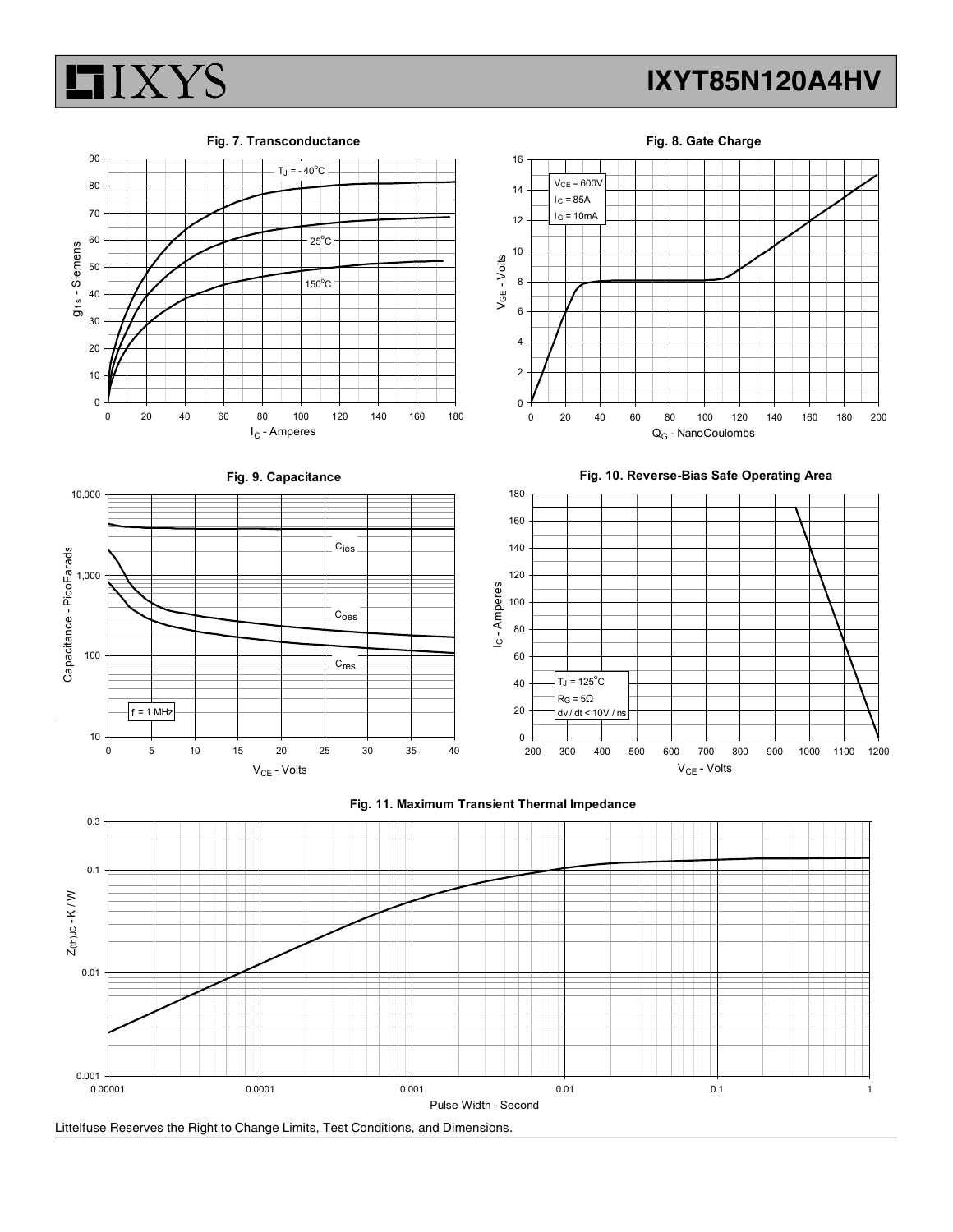### Fig. 12. Inductive Switching Energy Loss vs. Collector Current<br>
and the collection of the collection of 21<br>
and the collection of the collection of 21<br>
and the collection of the collection of 21<br>
and the collection of the collection of 21<br>
and the collection of the c 0 4 8 <del>レイーレイーレビー・・・・・・</del>  $12 + 7 + 7 + 1 + 12$ 16 <del>| | | | | | | | | | | | | | | | | |</del> 20  $24$  R<sub>G</sub> = 50, V<sub>GE</sub> = 15V T + 18 24 F 28 <del>| | | | | | | | | | | | | | | |</del> IC - Amperes Eoff - MilliJoules  $E_{\text{off}}$   $\longrightarrow$   $E_{\text{on}}$   $\longrightarrow$   $\longrightarrow$   $\parallel$   $\parallel$   $\parallel$   $\parallel$ VCE = 600V TJ = 150oC











Fig. 15. Inductive Switching Energy Loss vs.







IXYT85N120A4HV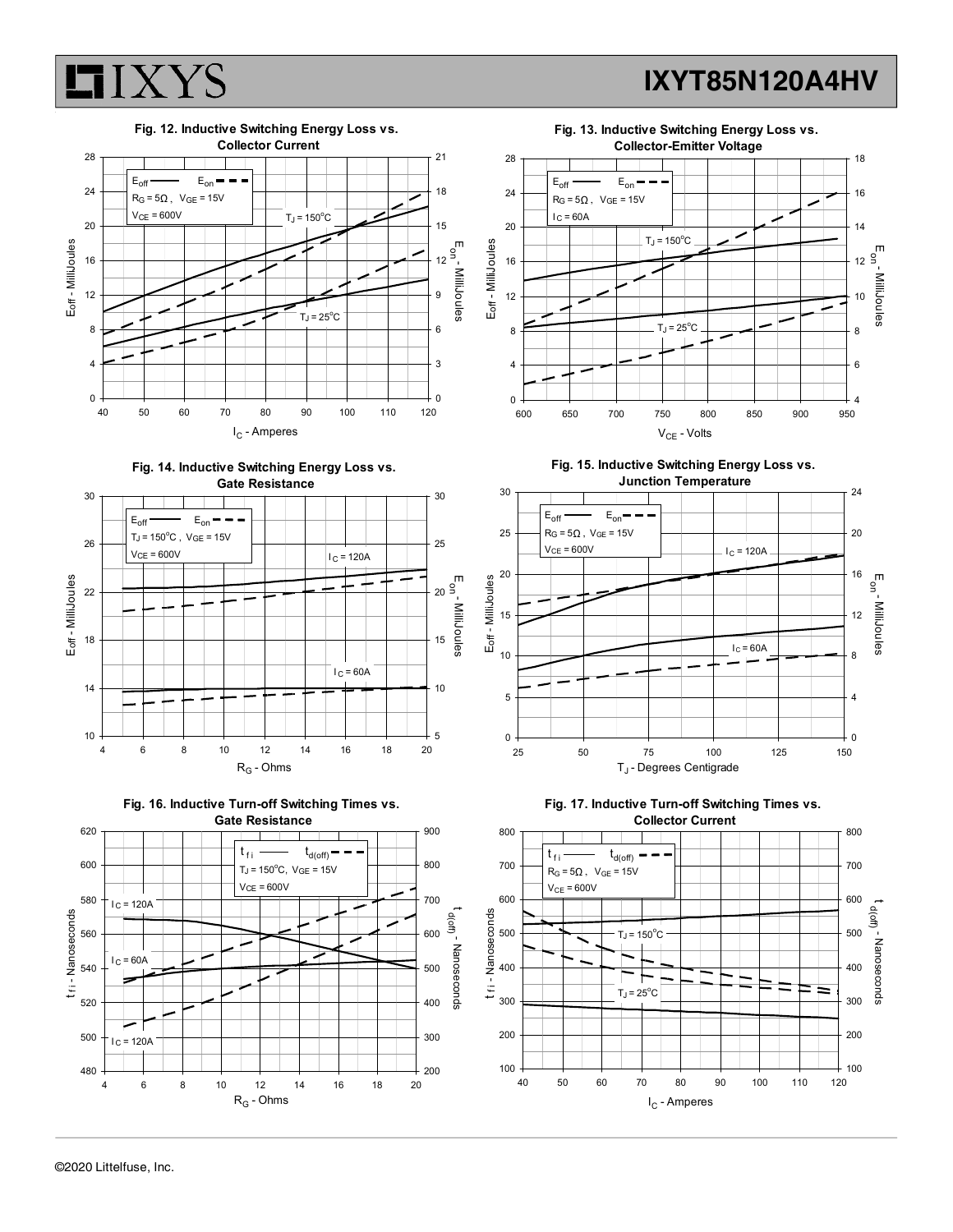





Littelfuse Reserves the Right to Change Limits, Test Conditions, and Dimensions.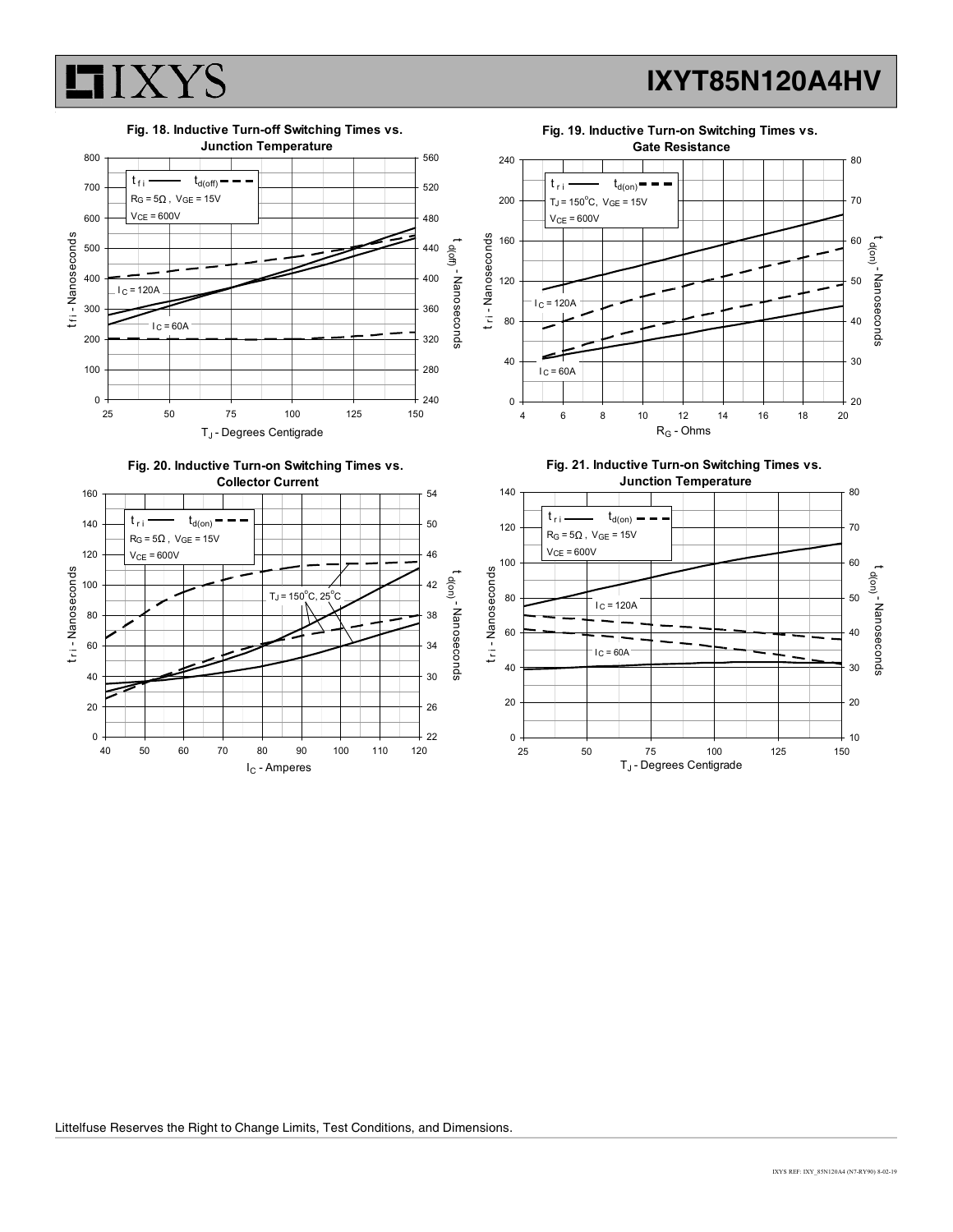# **LIXYS**

## IXYT85N120A4HV



 2 - Emitter 3 - Collector

| $0.20$ $5.0$<br>$0.83$ $[21.0]$ |  | 7 |
|---------------------------------|--|---|
| $0.22$ [5.5]                    |  |   |

|                                     | <b>INCHES</b> |      | MILLIMETER         |       |  |
|-------------------------------------|---------------|------|--------------------|-------|--|
| <b>SYM</b>                          | МIИ           | MAX  | МIИ                | MAX   |  |
| А                                   | .193          | .201 | 4.90               | 5.10  |  |
| $\overline{A1}$                     | .106          | .114 | 2.70               | 2.90  |  |
| A2                                  | .001          | .010 | 0.02               | 0.25  |  |
| $\frac{\overline{b}}{\overline{C}}$ | .045          | .057 | 1.15               | 1.45  |  |
|                                     | .016          | .026 | 0.40               | 0.65  |  |
| $\overline{C}2$                     | .057          | .063 | 1.45               | 1.60  |  |
| D                                   | .543          | .551 | 13.80              | 14.00 |  |
| 1                                   | .465          | .476 | 11.80              | 12.10 |  |
| D2                                  | .295          | .307 | 7.50               | 7.80  |  |
| D3                                  | .114          | .126 | 2.90               | 3.20  |  |
| F                                   | .624          | .632 | 15.85              | 16.05 |  |
| Ε1                                  | .524          | .535 | 13.30              | 13.60 |  |
| $\overline{e}$                      | BSC<br>.215   |      | BSC<br>5.45        |       |  |
| (e2)                                | .374          | .386 | 9.50               | 9.80  |  |
|                                     | .736          | .752 | 18.70              | 19.10 |  |
|                                     | .067          | .079 | 1.70               | 2.00  |  |
|                                     | .039          | .045 | 1.00               | 1.15  |  |
| $\overline{3}$                      | .010          | BSC  | <b>BSC</b><br>0.25 |       |  |
| 4                                   | .150          | .161 | 3.80               | 4.10  |  |